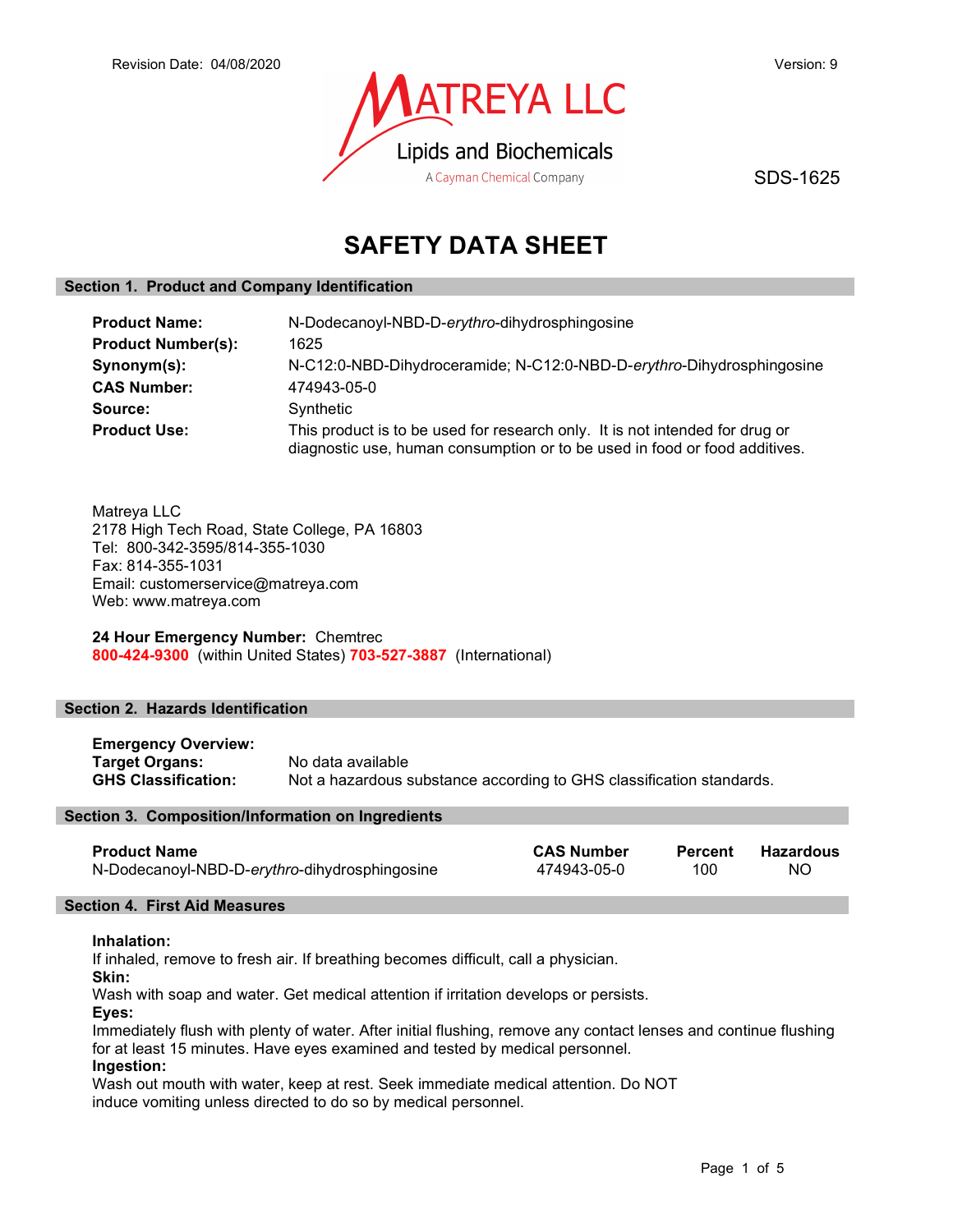#### Section 5. Fire Fighting Measures

#### Suitable extinguishing media:

Use dry chemical, alcohol-resistant appropriate foam, carbon dioxide, or water spray. Specific hazards arising from the chemical: No data available Special protective actions for fire fighters: No data available Special protective equipment for fire fighters: Wear breathing apparatus and use water spray to keep fire-exposed containers cool.

#### Section 6. Accidental Release Measures

### Personal precautions:

Wear appropriate personal protective equipment. After contact with skin, wash immediately with plenty of water.

### Environmental precautions:

Do not let product enter drains.

Methods and Materials for containment and cleaning up: Sweep up and keep in suitable, closed container for disposal.

#### Section 7. Handling and Storage

#### Precautions for safe handling:

Avoid contact with eyes, skin or clothing. Do not ingest. Use only with adequate ventilation. Keep sealed when not in use. Wear appropriate personal protective equipment.

#### Conditions for safe storage, including incompatibilities:

Recommended storage temperature: -20°C. Keep container tightly closed in a dry and well-ventilated place.

#### Section 8. Exposure Controls/Personal Protection

This product contains no substances with occupational exposure limit values.

#### Engineering Controls:

No specific ventilation required.

### Personal Protective Equipment:

### Respiratory protection:

Respiratory protection is not required. Where protection from nuisance levels of dusts are desired, use type N95 (US) or type P1 (EN 143) dust masks. Use respirators and components tested and approved under appropriate government standards such as NIOSH (US) or CEN (EU).

# Hand protection:

For prolonged or repeated contact use protective gloves. Recommended: Nitrile rubber Eye protection:

Safety eyewear should be worn at all times to avoid exposure to liquid splashes, mists, or dusts. Recommended: Safety glasses with side shields or goggles.

Skin protection:

Protective clothing should be selected specifically for the working place, depending on concentration and quantity of the hazardous substances handled. Recommended: Lab coat

#### Section 9. Physical and Chemical Properties

Appearance: Solid Odor: No data available **pH:**  $\blacksquare$ 

No data available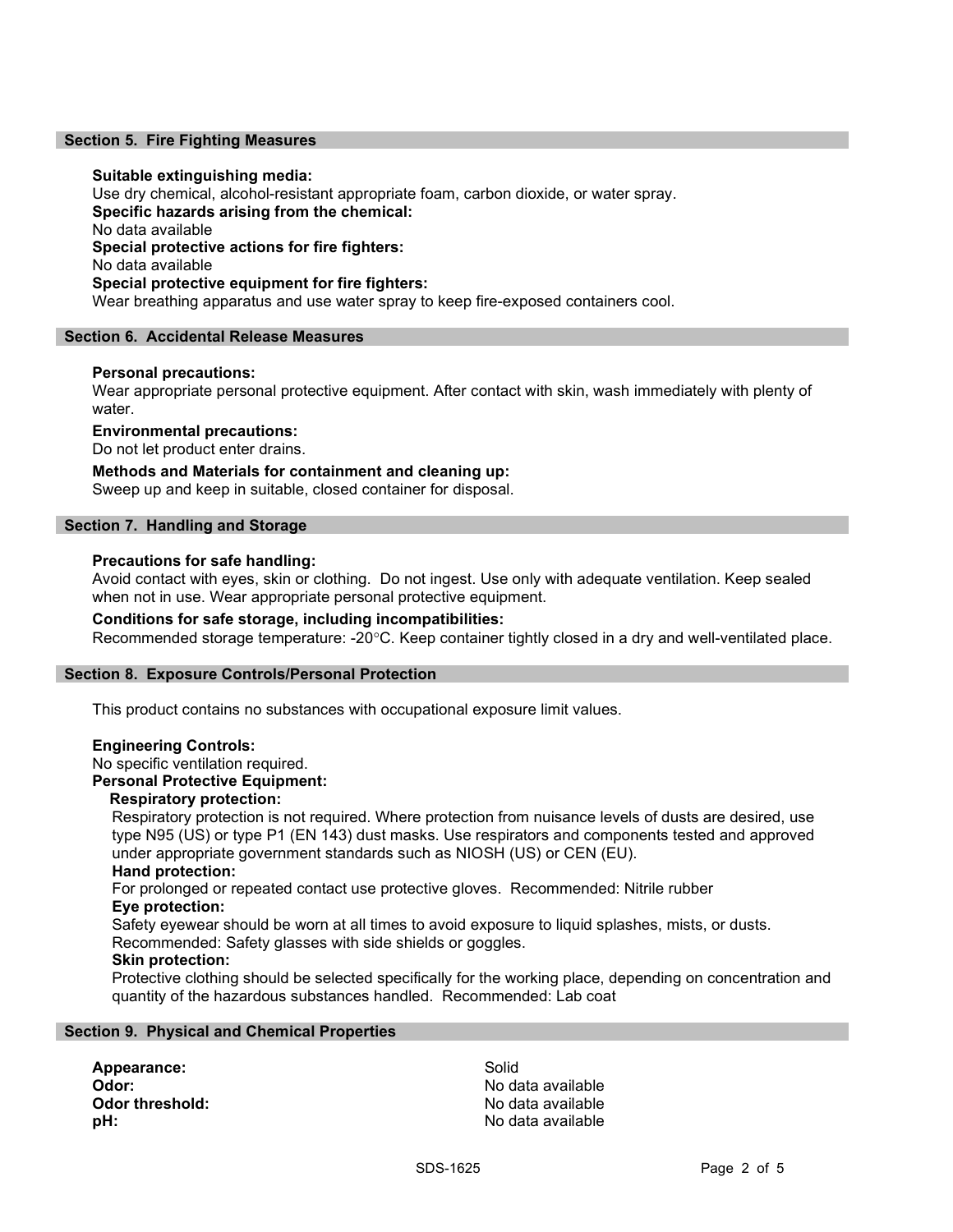- Melting/Freezing point: Melting/Freezing point: Initial boiling point and boiling range: No data available Flash point: No data available **Evaporation rate:** No data available in the set of the set of the No data available Flammability (solid, gas): No data available Upper/Lower flammability or explosive limit: No data available Vapor pressure: No data available Vapor density: No data available Relative density: No data available Solubility (ies):<br> **Solubility (ies):** Methanol, chloroform/methanol, 2:1<br>
Mo data available Partition coefficient (n-octanol/water): Auto-ignition temperature: No data available Decomposition temperature: No data available **Viscosity:** No data available Molecular formula: C36H63N5O6 Molecular weight: 662
	-

#### Section 10. Stability and Reactivity

#### Reactivity:

Stable under recommended storage conditions.

Chemical stability: Stable under recommended storage conditions.

Possibility of hazardous reaction: No data available

Conditions to avoid: No data available

Incompatible materials: No data available

Hazardous decomposition products: No data available

### Section 11. Toxicological Information

# Acute toxicity:

No data available

Skin corrosion / irritation: No data available

Serious eye damage / irritation:

No data available Respiratory or skin sensitization:

No data available

Germ cell mutagenicity: No data available

#### Carcinogenicity:

No component of this product present at levels greater than or equal to 0.1% is identified as a carcinogen or potential carcinogen by IARC, ACGIH, NTP or OSHA.

Reproductive toxicity: No data available

Specific target organ toxicity - single exposure: No data available

Specific target organ toxicity - repeated exposure: No data available

Aspiration hazard: No data available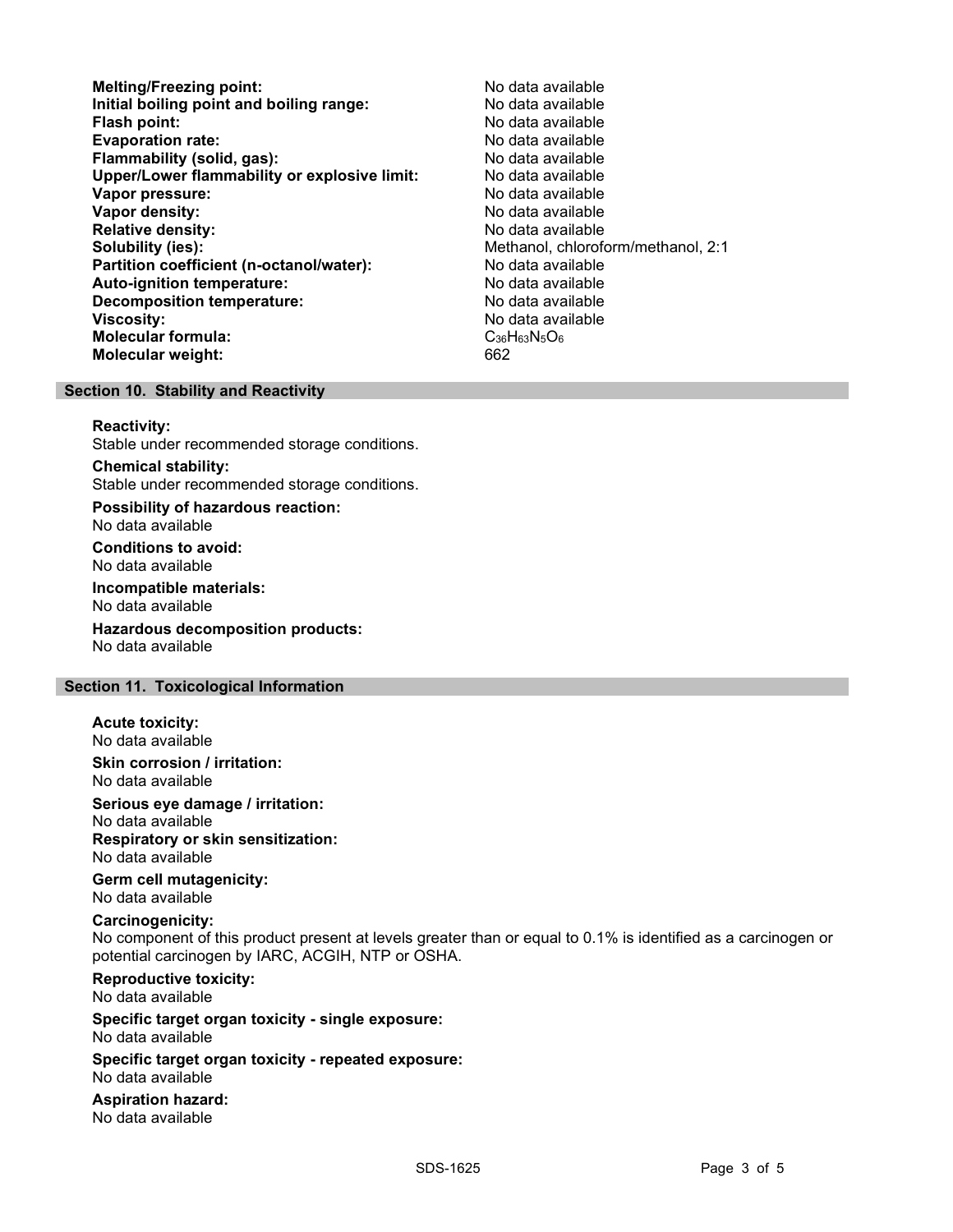#### Section 12. Ecological Information

#### Toxicity:

No ecological data available for this product. Persistence and degradability: No data available Bioaccumulative potential: No data available

Bioaccumulation: No data available

Mobility in soil: No data available Other adverse effects:

No data available

# Section 13. Disposal Consideration

#### Disposal methods:

Observe all federal, state and local environmental regulations.

#### Section 14. Transportation Information

| DOT (US)<br><b>UN Number:</b>                       | Not dangerous goods |
|-----------------------------------------------------|---------------------|
| <b>Land Transport ADR/RID</b><br><b>UN Number:</b>  | Not dangerous goods |
| <b>Maritime Transport IMDG</b><br><b>UN Number:</b> | Not dangerous goods |
| <b>Air Transport ICAO/IATA</b><br><b>UN Number:</b> | Not dangerous goods |

# Section 15. Regulatory Information

Product Name CAS Number CAS Number CAS Number

N-Dodecanoyl-NBD-D-erythro-dihydrosphingosine 474943-05-0

#### SARA 302 Components:

No chemicals in this material are subject to the reporting requirements of SARA Title III, Section 302.

#### SARA 313 Components:

This material does not contain any chemical components with known CAS numbers that exceed the threshold (De Minimis) reporting levels established by SARA Title III, Section 313.

# SARA 311/312 Hazards:

No 311/312 SARA Hazards

#### California Prop. 65 Components:

This product does not contain any chemicals known to State of California to cause cancer, birth, or any other reproductive defects.

### DSL/NDSL status:

This product contains the following components that are not on the Canadian DSL nor NDSL lists.